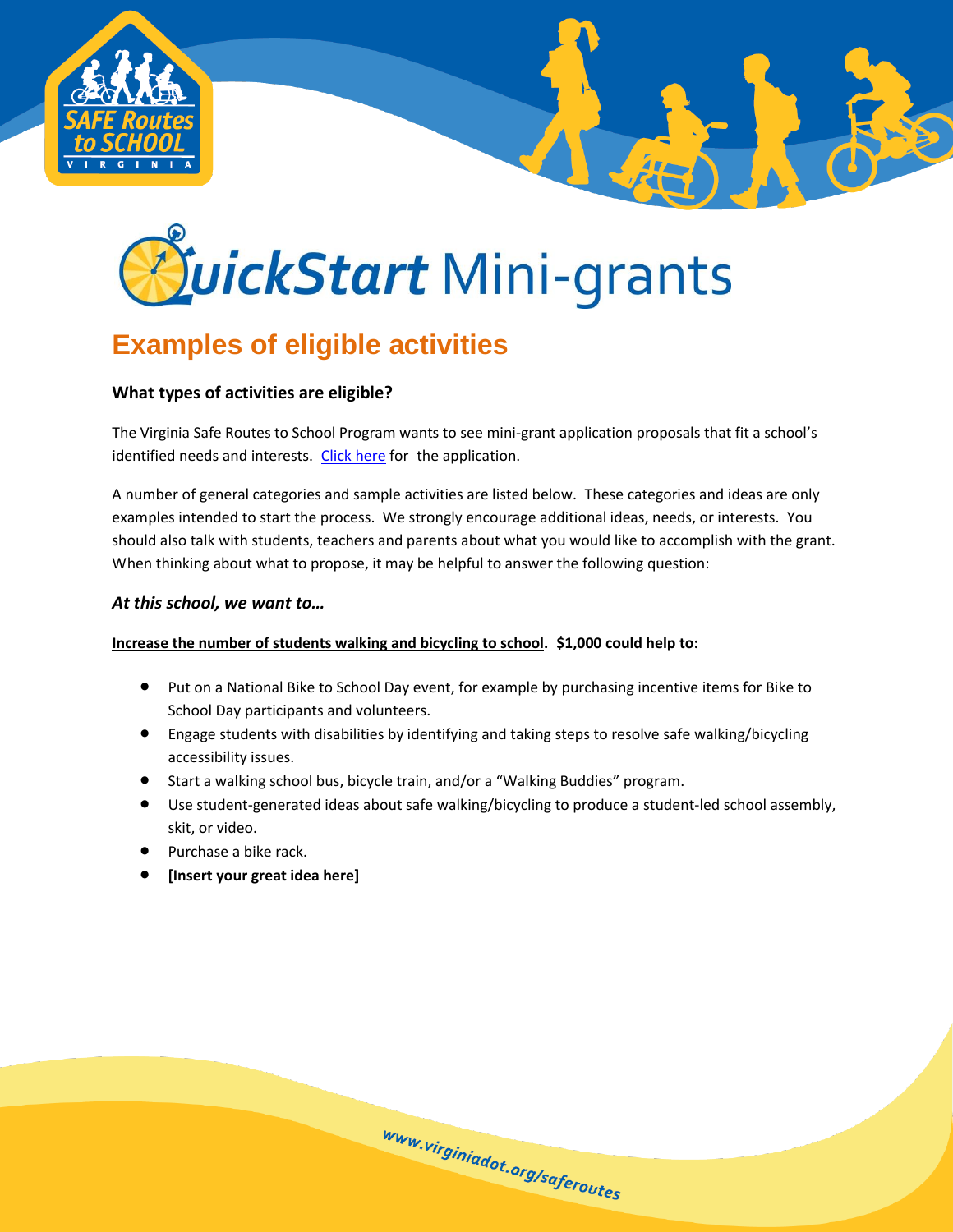

#### **Improve safety. \$1,000 could help to:**

- Start a safety patrol or club.
- Work to increase safe driving in school zones and neighborhoods by reducing speeding, cell phone usage, texting, etc.

- Provide age-appropriate walking/bicycling safety education, which may include hands-on and/or classroom activities.
- Work to address student and parental concerns about traffic safety or personal security.
- **[Insert your great idea here]**

#### **Explore environmental concerns. \$1,000 could help to:**

- Connect the choice to walk/bicycle with helping the environment in general.
- Explore the connection between active transportation and air quality.
	- $\circ$  Some example activities include implementing car-free Wednesdays, starting a "No Idling" campaign, demonstrating the difference between air quality emissions in the drop-off line versus a non-motor vehicle area, etc.
- Plan an "Earth Day" themed walking or biking to school event.
- **[Insert your great idea here]**

#### **Contribute to an overall positive learning environment. \$1,000 could help to:**

- Contribute to students' readiness to learn by tracking rates of absenteeism, tardiness, and/or inschool behavior in conjunction with active transportation to school.
	- o Some example activities include tracking absenteeism/tardiness on walk-to-school days versus regular school days; working with students to connect in-school behavior and/or grades with opportunity to participate in after-school walking/bicycling club, ability to earn helmet/bicycle parts/bicycle, etc.
- Collaborate with teachers to integrate walking and bicycling into the general curriculum (math, social studies, English, science, etc.).

www.virginiadot.org/saferoutes

**[Insert your great idea here]**